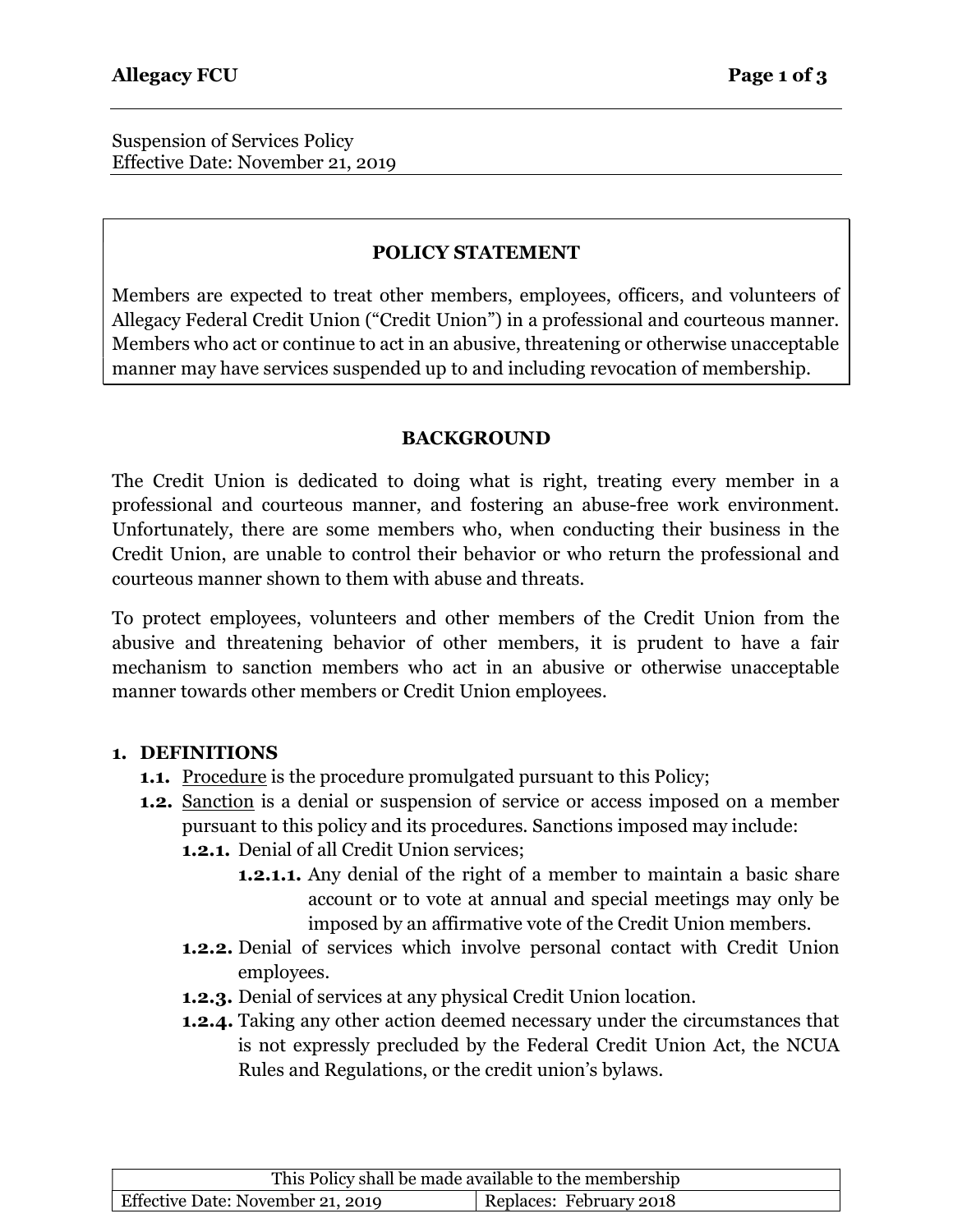Suspension of Services Policy Effective Date: November 21, 2019

> **1.3.** Unacceptable conduct is abusive, inappropriate or threatening behavior, including verbal, by a member towards another member or any person affiliated with the Credit Union.

# 2. SCOPE

2.1. This Policy shall apply to all interactions between Members, and between members and Credit Union employees and volunteers conducting Credit Union business.

### 3. PURPOSE

3.1. To protect the Credit Union's officers, employees, volunteers, and members from abusive, inappropriate and threatening behavior.

# 4. ROLES, RESPONSIBILITIES AND DELEGATION OF AUTHORITY.

- 4.1. The Board appoints the Chief Operations Officer to implement and enforce this Policy and any Procedure promulgated thereunder.
- 4.2. The Chief Operations Officer shall be assisted by a select committee of Credit Union employees ("Committee of Review") to investigate Unacceptable Conduct and to make recommendations regarding any possible sanctions.
	- 4.2.1. The Credit Union's General Counsel and The Corporate Security Officer shall be standing members of the Committee of Review. The Chief Operations Officer may choose to appoint others to the commit on an ad hoc basis.
- 4.2 The Vice President of Human Resources shall be notified of any unacceptable conduct that is specifically focused towards or against an employee of the Credit Union.

# 5. STANDARDS

- 5.1. Any employee or officer should promptly report incidents of threats or acts of violence as set forth in the Policy or any procedure.
- 5.2. Any sanctions should be commiserate with and tailored to address the specific abuse or unacceptable conduct.
- 5.3. Nothing in this Policy alters any reporting obligations that may be detailed in other Credit Union policies and procedures.

| This Policy shall be made available to the membership |                         |
|-------------------------------------------------------|-------------------------|
| Effective Date: November 21, 2019                     | Replaces: February 2018 |